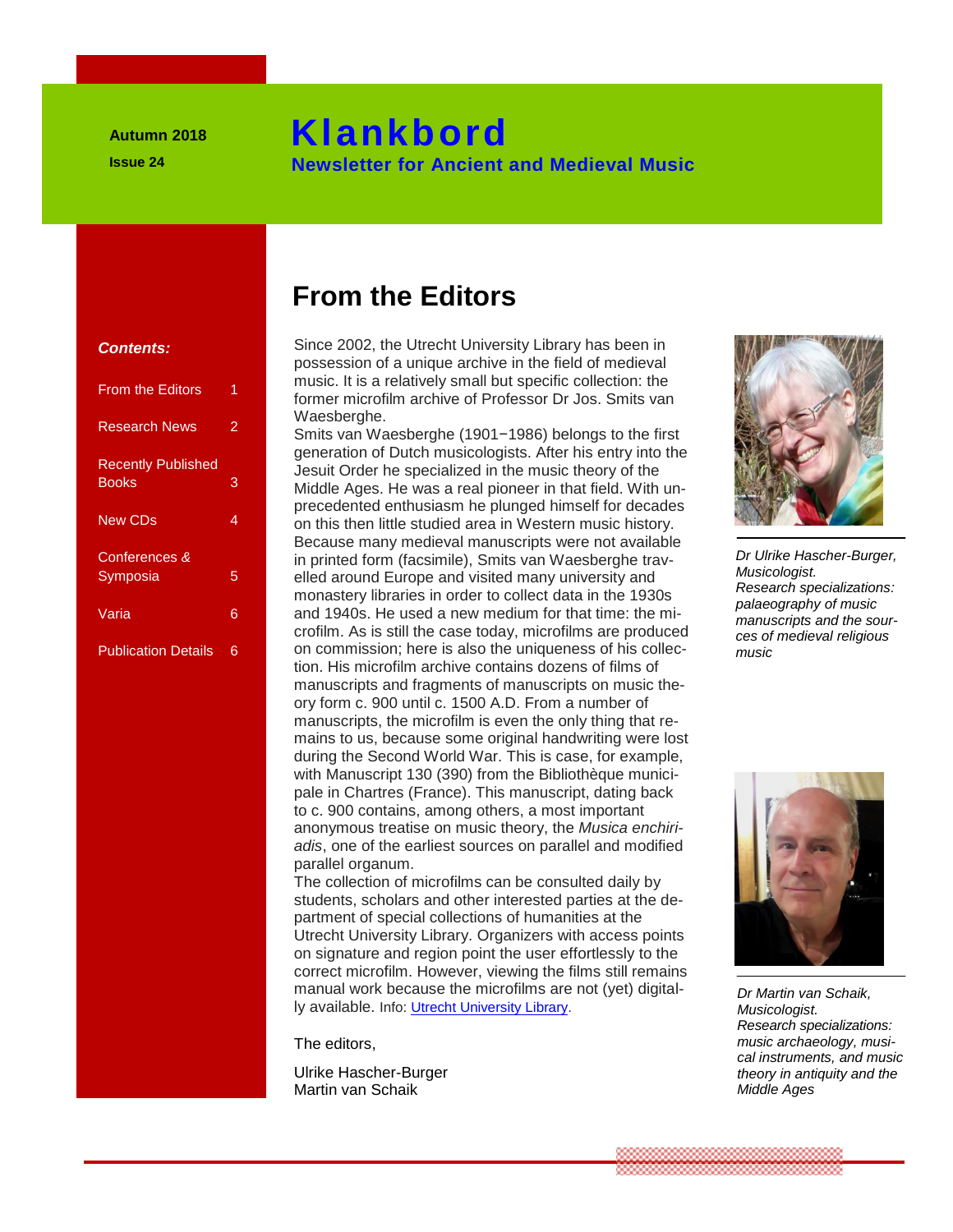

*Utrecht, University Library, MS 6 E 37 (olim Hs. 1846-1), fol. IAr*

### **Research News**

A NEW LOOK AT DUTCH LATE-MEDIEVAL POLYPHONY

**Countries (see also p. 3)** to collegiate chapters some **Nieuws van het onderzoeksveld** In the second part of the **Research News** (NL-Uu 6 E 37, Hs. 1846) **Nieuws van het onderzoeksveld** collegiate churches of Flan-Interact of the sub-<br>  $\frac{1}{2}$  lumination and silver arts In the Ph.D. dissertation *Recycling Reversed: Studies in the History of Polyphony in the Northern Low Countries* (see also p. 3) Eliane Fankhauser shines a new light on Dutch polyphonic music in the late Middle Ages. The fourteenth-century fragments of mensural polyphony housed at the Utrecht University Library have long been associated with the court of the Counts of Holland at The Hague and one of the pre-eminent ders, St Donatian in Bruges. An in-depth investigation of the host books from which

eth century, now reveals<br>In the Ph.D. dissertation previously overlooked ties collection Uu 37.I were extracted in the early twentieth century, now reveals to ecclesiastical institutions in Utrecht. More specifically, research carried points of whose canons were exceptionally wealthy, belonging to the city's most important patrician families. study of archival documents sheds light on the cultural and musical environment in Utrecht between 1350 and 1450. It shows that the cultural life at the time was more sophisticated than hitherto assumed, placing music and music making next to more-investigated cultural branches such as book illumination and silver arts

and crafts. It allows for the conclusion that music other than plainchant played an important role at the ecclesiastical institutions. The Dutch-texted repertory and, more specifically, a few selected polyphonic settings from the fragment collections Uu 37.I and NL-Lu 2720 are central to the closing part of the study. This part commences with an overview of the surviving corpora of Middle Dutch literary text and songs. The listing of the totality of surviving polyphonic settings with Dutch texts shows that, today, roughly one third is kept in the Netherlands; two thirds are spread in manuscripts and fragments kept all over Western Europe.

Info: Eliane [Fankhauser](mailto:fankhauser.eliane@gmail.com)



*The Temple Scroll (11Q), cols. 2−5. Israel Museum, Jerusalem*

MUSIC IN THE DEAD SEA **SCROLLS** 

The Dead Sea scrolls count as one of the greatest archaeological finds of the twentieth century. The roles include nearly 1000 manuscripts, including over 200 manuscripts from the Hebrew Bible, the *Tanakh* (or the Old Testament). The scrolls were discovered between 1947 and 1956 in eleven caves near the settlement of Qumran, a place on the West Bank on the northwest coast of the Dead Sea, about 12 kilometers south of Jericho. The documents found until 1956 were written in the Hebrew, Aramaic and Greek languages. They date from the period from about 250 BC to about 50

**Nightlands SCROLLS**<br>during the Jewish revolt AD when Qumran was destroyed by the Romans against Rome. Probably they are hidden in the caves around 68 AD. The manuscripts are important for our knowledge about textual traditions within early Judaism and Christianity for several reasons. They also shed new light on the political and religious context of that time. Although data about music and musical instruments in the Bible and the biblical commentaries of the early Christian church fathers have been extensively analyzed and published in musicological monographs, there is no such overview of music and musical instruments in the Dead Sea scrolls. Dr Martin van

Schaik tries to map these data in an ongoing investingation. The aim is to obtain clarity in the specific context in which music and musical instruments are mentioned in the Dead Sea scrolls. It is important at this point to what extent there is a symbolic meaning of musical instruments. Because this aspect has been extensively investigated in the bible commentaries of the old and medieval church, the research data of the Dead Sea scrolls are of great importance to gain insight into conceivable parallels in the symbolic meaning with passages about music in the Old Testament.

Info: [Martin van Schaik](mailto:info@martinvanschaik.com)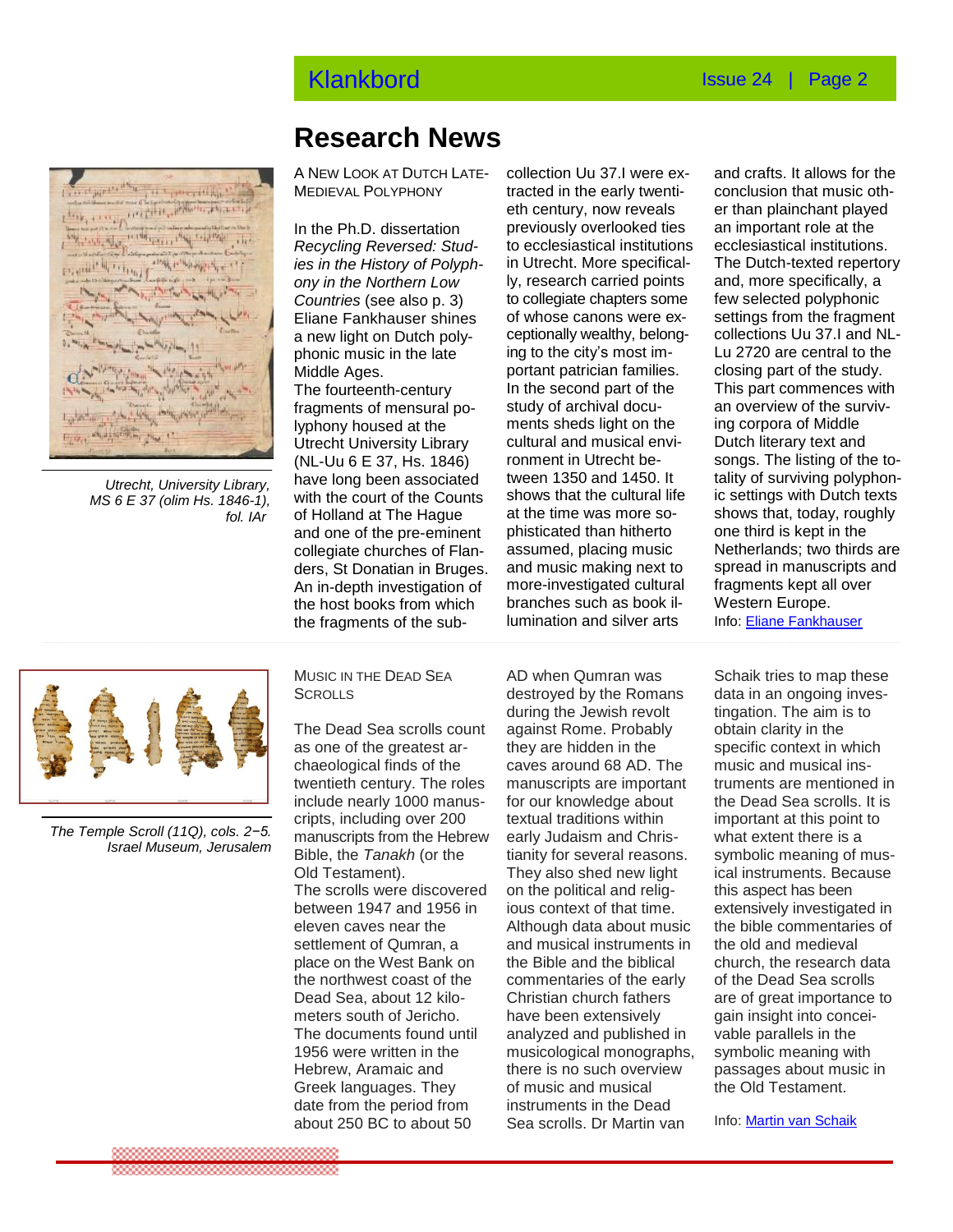## **Recently Published Books**

BRADLEY, Catharine A.: *Polyphony in Medieval*  Paris: The Art of Compos-<br>Paris: The Art of Compos-<br>**Recent Compos-**<br>Recent book **E** 115.-; e-bo *ing with Plainchant*. Cambridge, 2018, 270 pp. (Music in Context.) Hardcover. ISBN 9781108418584. \$ 105.- **RECONDENT REFERS**<br> **Realishment Song: Latin ing Medieval Song: Latin 4** 

CALLAHAN, Christopher / Marie Geneviève GROSSE / Daniel E. O'SULLIVAN (eds.): *Thibaut de Champagne: Les Chanson - Textes et mélodies*. Paris, 2018, 936 pp. (Champion *Cambridge History of*<br>Classiques: Moven <sup>8</sup>ge ) adjacel Music Combr Classiques: Moyen Âge.) Paperback. ISBN 978274- 5348005. € 29. warie Genevieve GROSSE<sub>RISBN</sub> 9781107010390.<br>/ Daniel E. O'SULLIVAN**NEGE ALLA** 

*Footing: Poetic Form and Dance in the Late Middle Ages*. Chicago, IL, 2018, 304 pp. Paperback. ISBN **Recent verschenen boeken**  9780226548043. \$ 35.-

CHARLES-DOMINIQUE, Luc: *Les "bandes de violons"*  Les bandes de violons<br>en Europe: cinq siècles de <sup>10900</sup>. £ 33.29 *transferts culturels: Des anciens ménétriers aux Tsiganes d'Europe centrale*. Turnhout, 2018, 676 pp. Paperback. ISBN 9782503581187. € 80.-

DESMOND, Karen: *Music and the moderni,1300− 1350: The ars nova in Theory and Practice*. Cambridge, 2018, 284 pp. Hardcover. ISBN 97811- 07167094. \$ 100.-

DYER, Joseph: *The Scientia artis musice of Hélie Salomon: Teaching Music in the Late Thirteenth Century*. Latin Text with English Translation and Commentary. Abingdon,

Oxon (UK), 2018, 304 pp. Hardcover. ISBN 978110- 38281660. £ 115.-; e-book ISBN 9781315271002. £ 31.45

EVERIST, Mark: *Discover-Poetry and Music in the Conductus*. Cambridge, 2018, 374 pp. Hardcover. \$ 114.-

voi. 1.) Hardcover. ISB<br>CHAGANTI, Seeta: *Strange* 978-1107179806. \$ 11 EVERIST, Mark / Thomas Forrest KELLY (eds.):*The Cambridge History of Medieval Music*. Cambridge, 2018, 2140 pp. (The Cambridge History of Music, Vol. 1.) Hardcover. ISBN 978-1107179806. \$ 114.-

> FALLOWS, David: *Henry V and the Earliest English Carols*: *1413–1440*. Abingdon, Oxon (UK), 2018, 216 pp. Hardcover. ISBN 9781472421920. £ 115.-; e-book ISBN 97813156- 10900. £ 33.29

FANKHAUSER, Eliane: *Recycling Reversed: Studies in the History of Polyphony in the Northern Low Countries Around 1400*. Ph.D. dissertation. Utrecht, 2018, 287 pp. Paperback. No ISBN.

FLEISCHER, Oskar*: Neumen-Studien: Abhandlungen über mittelalterliche Gesangs-Tonschriften,* Vol. 1. Norwich (UK), 2018, 164 pp. Paperback. ISBN 978- 0274017027. € 22.-

FUGELSO, Karl (ed.): *Studies in Medievalism*, *Vol. XXVII: Authenticity, Medievalism, Music*. Rochester, NY, 2018, 256 pp.

Hardcover. ISBN: 97818- 43845034. \$ 99.-

GARDINER, Michael: *Hildegard von Bingen's Ordo virtutum. A Musical and Metaphysical Analysis*. Abingdon, Oxon (UK), 2018, 232 pp. Hardcover. ISBN 9781138288584. £ 105.-; e-book ISBN 978- 1315267814. £ 35.99

GRIER, James: *Ademarus Cabannensis musicus ac cantor*. Turnhout, [forthcoming] 2018, 200 pp., (Corpus Christianorum Autographa Medii Aevi,7.) ISBN 9782503523958. € 120.-

HAINES, John: *Chants du diable, chants du people: Voyage en musique dans le Moyen Âge*. Turnhout, 2018, 165 pp. (Epitome musical.) Paperback. ISBN 9782503579627. € 19.-

HOLZER, Irene / Maike SCHMIT-SCHILLING (Hrsg.): *Rezeption - Produktion - Tradition: Liturgische Musik in der mittelalterlichen Kirchenprovinz Salzburg*. Würzburg, 2018, 240 pp. (Salzburger Stier, 10.) Paperback. ISBN 9783- 826057601. € 36.-

JASKI, Bart / Marco MOS-TERT / Kaj VAN VLIET (eds.): *Perkament in stukken. Teruggevonden middeleeuwse handschriftfragmenten*. Hilversum, 2018, 280 pp., (Middeleeuwse Studies en Bronnen, 171.) ISBN 9789087047429. € 29.-

PANUM, Hortense (author) / J. PULVER (ed.): *Stringed* 



*Eliane Fankhauser: Recycling Reversed: Studies in the History of Polyphony in the Northern Low Countries Around 1400*



*Irene Holzer / Maike Schmit-Schilling: Rezeption - Produktion -Tradition: Liturgische Musik in der mittelalterlichen Kirchenprovinz Salzburg*

,,,,,,,,,,,,,,,,,,,,,,,,,,,,,,,,,,,,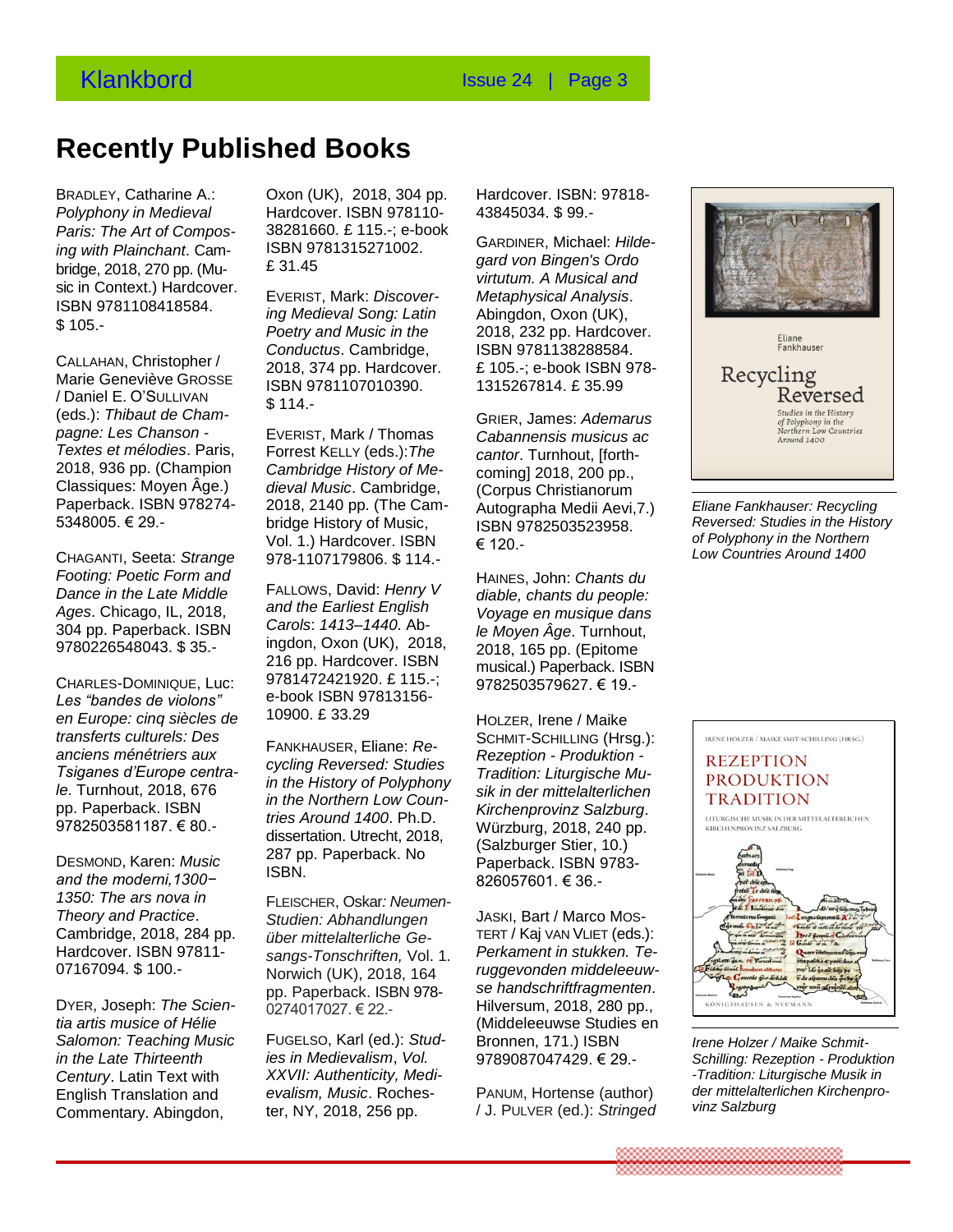

*Tom Philips / Armand D'Angour: Music,Tekst and Culture in Ancient Greece*

*Instruments of the Middle Ages: An Illustrated Field Guide to Their Evolution and Development*. Reprint Austin, TX, 2018, 504 pp. Hardcover. ISBN 978162- 9920290. \$ 24.95

PATERSON, Linda: *Singing the Crusades: French and Occitan Lyric Responses to the Crusading Movements, 1137−1336*. Woodbridge (UK) / Rochester, NY, 2018, 272 pp. Hardcover. ISBN 9781843844- 822. \$ 99.-

*Text, and Culture in Ancient Greece*. Oxford, 2018, 304 pp. Hardcover. ISBN: 9780198794462. \$ 85.-

PLANCHART, Alejandro Enrique: *Guillaume Du Fay: The Life and Works*. 2 Vols. Cambridge, 2018, 950 pp. Hardcover. ISBN 9781107166158. \$ 225.-

RANKIN, Susan: *Writing Sounds in Carolingian Europe: The Invention of Musical Notation*. Cambridge, 2018, 400 pp. (Cambridge Studies in Palaeography and Codicology,15.) Hardcover.

ISBN 9781108421409. \$ 120.-

ZAYARUZNAYA, Anna: *The Monstrous New Art: Divided Forms in the Late Medieval Motet*. Reprint Cambridge, 2018, 319 pp. (Music in Context.) Paperback. ISBN 9781108458- 122. \$ 29.99

ZAYARUZNAYA, Anna: *Upper-Voice Structures and Compositional Process in the Ars Nova Motet*. Abingdon, Oxon (UK), 2018, 174 pp. (Royal Musical Association Monographs, 32.) Hardcover. ISBN 9781138302440. \$ 140.-



*Mare Balticum Vol. I. Music in medieval Denmark: 13th−15th century*

## **New CDs**

PHILIPS, Tom / Armand D'ANGOUR (eds.): *Music,* 

*Hymnos Akathistos: Der schönste marianische*<br>Gesang der Ostkirche *Gesang der Ostkirche.*  Ensemble: Collegium Orientale Eichstätt. Laonemale Elcristatt: Ea-<br>bel: Te Deum, Audio (Katholisches Bibelwerk.) (2018). € 12.95

**Istampite: Medieval Piec***es for Fiddle & Percussion*. Ensemble: Sinfonsion: *Lisembie: Simon*<br>ye, Stevie Wishart. Label: Glossa, GCD C80701 (2017). \$ 10.-

*In Seculum Viellatoris. The Medieval Vielle*. Ensemble: Le Miroir de Musemble: Le Miloli de Ma<br>sique, Baptiste Romain. Label: Ricercar (2018). € 18.-

*L'Imagier médiéval*. Ensemble: Orchestre Philharmonique de Koszalin, Silvano Frontalini. Label: Gallo-Vde (2018). € 19.-

*Mare Balticum Vol. I. Music in medieval Denmark 13th−15th century*.

Ensemble Peregrina, Agnieszka Budzińska-Bennett & Benjamin Bagby. Label: Tacet (2018). \$ 21.99

*Meister Eckhart: Liebe kennt kein Warum*. *Musik und Texte der Mystik*. Ensemble Cosmedin. Label: EOS (2018). € 19.95

*Messe de Nostre Dame*. Ensemble: Diabolus in Musica, Antoine Guerber. Label: Alpha 351 (2018).€ 10.-

*Music for the Medieval and Renaissance Fiddle*. Dietmar Berger. Urania Records, LDV 14037 (2018); including a 32 pages booklet. € 15.-

*Mya Senhor Velida: Medieval Lais and Cantigas from France and Spain.* Ensemble: Malandança, Francisco Luengo. Brilliant Classics 95689 (2018). € 12.50

*Nova Sonet Harmonia*. Huitième centenaire des dominicains. Ensemble: Discantus, Brigitte Lesne. Label: ADF-Bayard (2018). € 13.99

*Piæ Cantiones - Memoria Santi Henrici. Medieval Chant and Early Vocal Music form Finland*. Ensemble: Finish Radio Chamber Orchestra, Timo Nuoranne / Cetus Noster. Label: Ondine, ODE 1233-2D (2018). € 15.-

*Selections from Medieval Russian Vocal Art*. Ensemble: [Lege Artis Cham](http://www.amazon.fr/s/ref=dp_db_clas_perf?ie=UTF8&keywords=Lege%20Artis%20Chamber%20Choir&search-alias=classical)[ber Choir,](http://www.amazon.fr/s/ref=dp_db_clas_perf?ie=UTF8&keywords=Lege%20Artis%20Chamber%20Choir&search-alias=classical) Boris Abalian. Label: Distrart Musique (St. Petersburg Musical Archive.) (2018). € 13.90

*The Dufay Spectacle*. Ensemble: [Gothic Voices.](https://www.amazon.fr/s/ref=dp_byline_sr_music_2?ie=UTF8&field-artist=Gothic+Voices&search-alias=music-fr) Label: Linn (2018). € 18.-

*Troubadours' songs & Jongleurs' dances*. Ensemble: Millenarium. Label: Ricercar - In Eco, RIC 134 (2018). € 10.-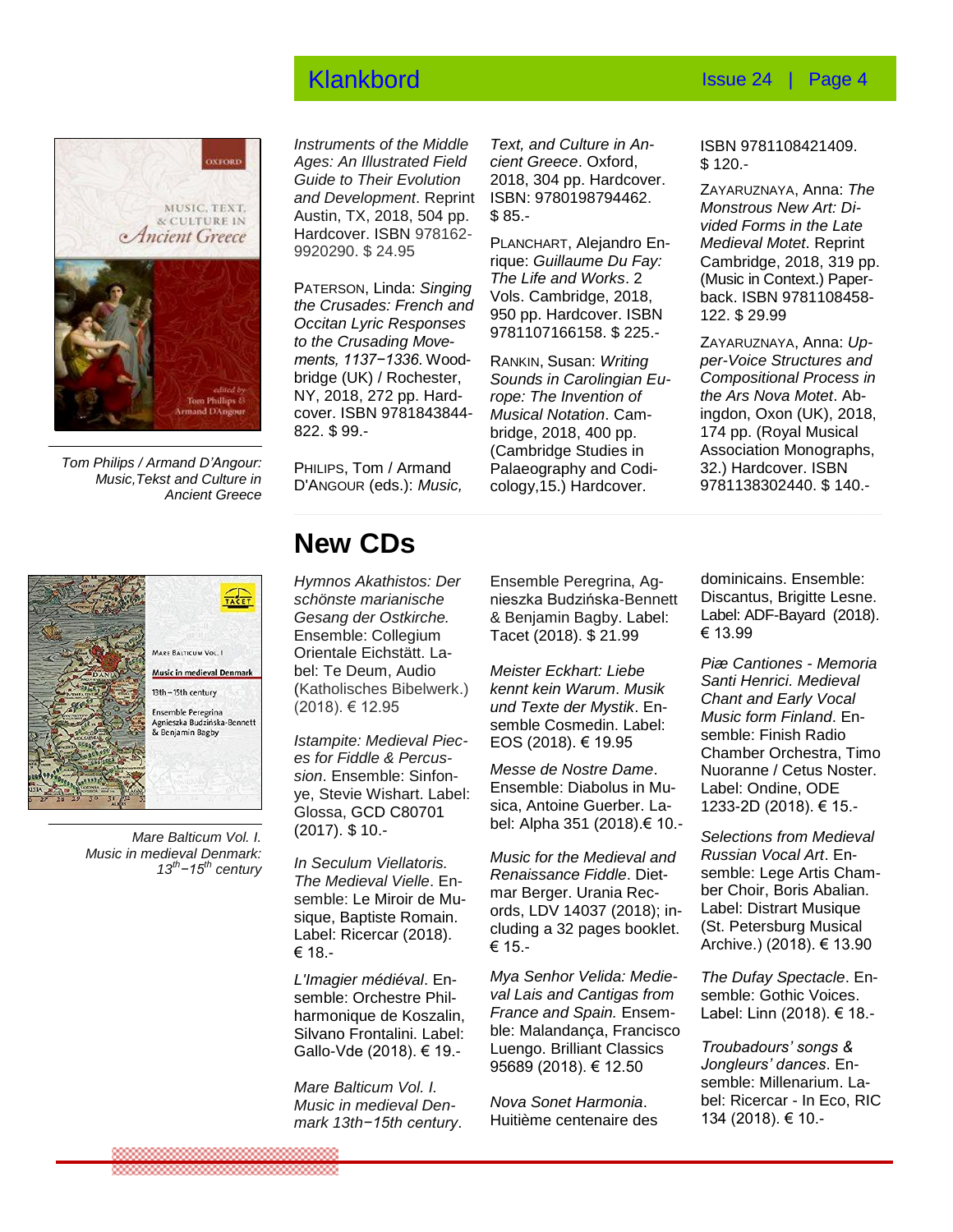## **Conferences** *&* **Symposia**

 . IN DER MUSIKKULTUR DES KONTAKT UND TRANSFER 5.–12. JH. NACH CHR. **Congressed and Symposity Service Article** ZWISCHEN BYZANZ UND DEM LATEINISCHEN WESTEN. WIRKUNG UND REZEPTION MUSIKALISCHER TRADITIONEN IM SPIEGEL MUSIKARCHÄOLOGISCHER QUELLEN. International meeting **CONGRESS AND STANCHAOLOGISCHER** and point and identity **POINT AND STANCHAOLOGISCHER** 

Johannes Gutenberg-Universität Mainz (Abteilung Musikwissenschaft), 6−9 December, 2018.

To what extent did "auditory events" serve a foundation cultural, religious and political identity? transfer of knowledge in

the form of music-cultural theory and practice as well as the relationship between sacred and secular music in Byzantium and in the Latin West will be examined and discussed more closely during this meeting. Info: [Susanne Rühling](mailto:ruehling@rgzm.de)

**lnternational Meeting Johannes Gutenberg-Universität Mainz Abteilung Musikwissenschaft**

at the annual meeting San gods", also applical<br>Diego**,** Marriott Marquis & instruments and div MUSIC AND THE DIVINE. MOISA – SCS, Session 56 at the annual meeting San Marina. 3–6 January, 2019.

out antiquity attest the cosmological speculations<br>
view that music serves as are frequently aligned with Many literary and philosophical sources throughout antiquity attest the view that music serves as a connection between human and the supernat-

**Congressen & symposia** 

ural realities The concept of music as a "gift of the gods", also applicable to instruments and divine (or divinely inspired) musicians, already points at this relationship. From the Pythagoreans to Aristides Quintilianus and beyond, are frequently aligned with the structure and dynamics of the human soul and

described in musical terms. Hence the need of a deeper inquiry about the relationship between music and the divine. The meeting also welcomes abstracts that deal with interdisciplinary aspects of Greek and Roman music and its cultural heritage within the framework of the panel theme. Info: [SCS meeting](https://classicalstudies.org/annual-meeting/2019-annual-meeting)

nationale de France, 19<sup>11</sup> and to book collections o<br>21 March, 2019. the Middle Ages. The INFLUENCE OF THE ARTS IN THE MIDDLE AGES: REFLEX-IONS ON THE AQUITANIAN MS. PARIS, BNF, LATIN 1139. Paris, Bibliothèque nationale de France, 19− 21 March, 2019. The manuscript Paris, BnF, lat. 1139 is a composite manuscript whose

origins are not precisely known. It was preserved in the library of the abbey Saint-Martial de Limoges, one of the most prestigious book collections of manuscript includes the first expressions of a new way of singing divine

praise. These compositions do not so much break with older traditions as add to what already existed. This conference is open to scholars from many disciplines in order to tackle all the aspects of this complex manuscript. Info: [colloque1139](https://colloque1139.fr/)







**CONGRESS**<br> **Congress Attack Contract Congress Contract Contract Contract Contract Congress** SANCE MUSIC CONFER-ENCE 2019. Schola Cantorum Basiliensis, Basel (Switzerland) 3−6 July, 2019.

The 47th Medieval and Renaissance Music Conference 2019 will take place in Basel. The conference is organised by

the Schola Cantorum [Basiliensis](https://www.facebook.com/pages/Schola-Cantorum-Basiliensis/1586514138058355?fref=mentions&__xts__%5B0%5D=68.ARCmK6MWF4jHqGZMtoOiFzeb7xdGZdcIOkNEi7yTBM6CysL3VvqZ1ul96q7foI5WmPGzAt4c-OKQ1kVjPsD7zoLYdrWV8ewn5tBB557l2mdRe-JJiasUX1GJLSbjX75gwn-ZuH0QU1alc4siZj29OEa0tfQ2SLPdGfGa0i20p29O4fHh6fswAg&__tn__=K-R) / [Fachhoch](https://www.facebook.com/fhnw.ch/?fref=mentions&__xts__%5B0%5D=68.ARCmK6MWF4jHqGZMtoOiFzeb7xdGZdcIOkNEi7yTBM6CysL3VvqZ1ul96q7foI5WmPGzAt4c-OKQ1kVjPsD7zoLYdrWV8ewn5tBB557l2mdRe-JJiasUX1GJLSbjX75gwn-ZuH0QU1alc4siZj29OEa0tfQ2SLPdGfGa0i20p29O4fHh6fswAg&__tn__=K-R)[schule Nordwestschweiz](https://www.facebook.com/fhnw.ch/?fref=mentions&__xts__%5B0%5D=68.ARCmK6MWF4jHqGZMtoOiFzeb7xdGZdcIOkNEi7yTBM6CysL3VvqZ1ul96q7foI5WmPGzAt4c-OKQ1kVjPsD7zoLYdrWV8ewn5tBB557l2mdRe-JJiasUX1GJLSbjX75gwn-ZuH0QU1alc4siZj29OEa0tfQ2SLPdGfGa0i20p29O4fHh6fswAg&__tn__=K-R)  [\(FHNW](https://www.facebook.com/fhnw.ch/?fref=mentions&__xts__%5B0%5D=68.ARCmK6MWF4jHqGZMtoOiFzeb7xdGZdcIOkNEi7yTBM6CysL3VvqZ1ul96q7foI5WmPGzAt4c-OKQ1kVjPsD7zoLYdrWV8ewn5tBB557l2mdRe-JJiasUX1GJLSbjX75gwn-ZuH0QU1alc4siZj29OEa0tfQ2SLPdGfGa0i20p29O4fHh6fswAg&__tn__=K-R) / SCB) in conjunction with the Institute of Musicology of the Universität Basel and the Basel section of the Swiss Society of Musicology. The organizing committee welcomes papers and themed session on any

relevant topic, from performing and recording early music in the twentyfirst century, to madrigal studies, sources studies, analytical studies, medieval and renaissance music in Basel, to mention only a few. Call for Papers from October to 20 Jan 2019. Info: [MedRen 2019](https://medren2019basel.com/)